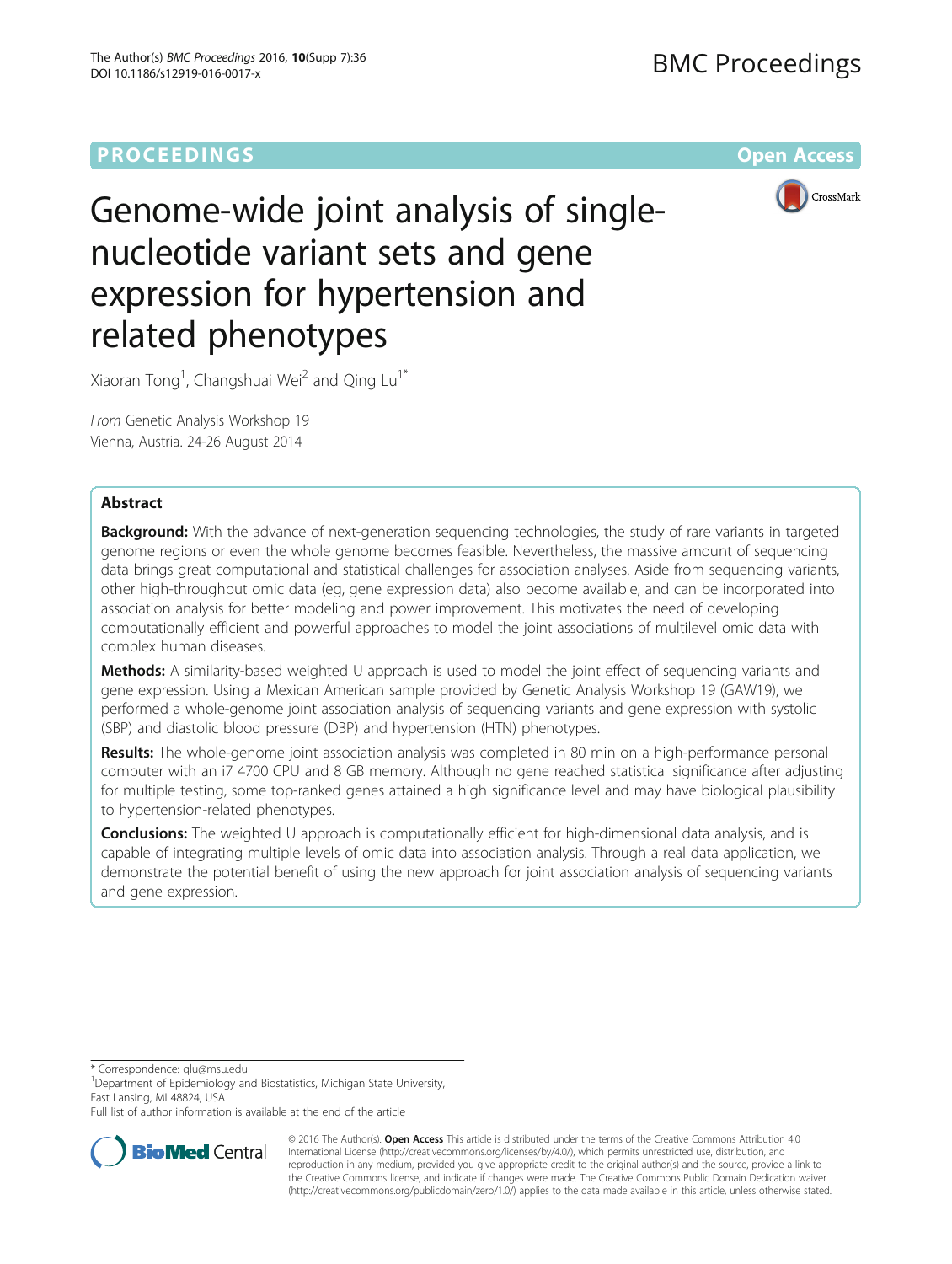## Background

Next-generation sequencing technology provides denser genetic profiles than previous microarray-based genotyping technology [\[1](#page-3-0)]. It could effectively capture rare variants with low minor allele frequency (MAF). Driven by the advance of sequencing technology and limited heritability explained by the genome-wide association studies (GWAS) findings [\[2](#page-3-0), [3\]](#page-3-0), current research focus has shifted toward studying rare variants associated with common complex diseases. Although these studies hold great promise for finding new genetic variants predisposing to human disease, they also face great challenges, for example, low power for detecting rare variants because of their low frequency. The dramatic increase in numbers of single nucleotide variants (SNVs) also raises computational and statistical challenges (eg, multiple testing issue). One practical strategy is to group multiple SNVs according to known functional information (eg, variants in a gene or a pathway) or location (eg, variants in a fix-sized bin [\[4](#page-3-0)]), and jointly analyze these SNVs [[5, 6](#page-4-0)]. By grouping and testing multiple SNVs, we are able to aggregate association signals and reduce the number of tests.

Besides SNVs, other omic data, such as gene expression, could also be collected. These intermediate omic data can be integrated into sequencing studies for improved power and better biological interpretation. While the conventional analysis only links SNVs or gene expression to disease phenotypes, the emergence of multilevel data brings the possibility of jointly analyzing SNVs and other omic data. By fully utilizing the information, the joint analysis has great potential to improve power [[7\]](#page-4-0). Nevertheless, how to efficiently analyze the highdimensional sequencing data and other omic data remains a challenge.

#### Methods

In this empirical study, we used a similarity based weighted U approach to jointly model SNVs and gene expression data of 142 unrelated Mexican American samples provided by Genetic Analysis Workshop 19 (GAW19). By using the weighted U approach, we performed a genome-wide joint association analysis, evaluating the association of 17,558 genes with three phenotypes (ie,, systolic blood pressure [SBP], diastolic blood pressure [DBP], and hypertension [HTN]).

For the integrative analysis, we extended previously developed nonparametric approaches [[8](#page-4-0)] to handle both SNVs and gene expression. To aggregate the rare variants in a gene, a weighted sum approach is used [\[8](#page-4-0)]. Let  $p_k$  denote the MAF of the  $k^{\text{th}}$  SNV ( $k = 1, 2, ..., K$ ), the weight for the  $k^{\text{th}}$  SNV can be defined as  $w_k = 1/$  $\sqrt{p_k(1-p_k)}$ . Let K be the total number of SNVs in a

gene region, the weighted sum score for the  $j<sup>th</sup>$  sam-<br>ple can be obtained by ple can be obtained by,

$$
a_j = \frac{\sum_{k=1}^K w_k v_{jk}}{2\sum_{k=1}^K w_k},
$$

where  $v_{jk}$  is the genotype value of the  $k^{\text{th}}$  SNV for the  $j^{\text{th}}$ <br>sample, coded by the minor allele count (ie, 0, 1, and 2) sample, coded by the minor allele count (ie, 0, 1, and 2). We then define a weighted U statistic to assess the joint effect of SNVs and gene expression on the disease phenotype,

 $\mathcal{L}^{\text{max}}$ 

$$
U=\sum\nolimits_{i\neq j}f\bigl(a_i,a_j\bigr)g\bigl(t_i,t_j\bigr)h\Bigl(y_i,y_j\Bigr),
$$

where  $f(a_i,a_j)$ ,  $g(t_i,t_j)$ , and  $h(y_i,y_j)$  measure the similarities of SNVs, gene expression, and phenotypes, respectively. Phenotypic similarity  $h(y_i, y_j)$  serves as the U kernel,

$$
h(y_i, y_j) = \frac{(y_i - E(Y)) (y_j - E(Y))}{Var(Y)},
$$

where  $y_i$  and  $y_j$  are ranks of the  $i^{\text{th}}$  and  $j^{\text{th}}$  samples' phe-<br>notypes. The genetic and gene expression similarities are notypes. The genetic and gene expression similarities are weight functions, defined based on the Gaussian distance,

$$
f\big(a_i,a_j\big)=e^{-\frac{\big(a_i-a_j\big)^2}{2N}}\qquad g\big(t_i,t_j\big)=e^{-\frac{\big(t_i-t_j\big)^2}{2N}},
$$

where  $a_i$  ( $a_j$ ) and  $t_i$  ( $t_j$ ) denote the weighted sum score and the gene expression value of the individual  $i(j)$ , respectively.

Under the null hypothesis of no association, phenotypic similarity is unrelated to genetic or gene expression similarities. Because phenotypic similarity is symmetric, that is,  $E(h(\gamma_i, \gamma_j)) = 0$ , the expectation of U statistic is 0. Under the alternative, phenotypic similarity increases with the increase of genetic or gene expression similarities. Therefore, the positive phenotypic similarities are heavier weighted and the negative phenotypic similarities are lighter weighted, leading to a positive value of U. Because the U kernel satisfies the finite second moment condition,  $E(h^2(y_i, y_j)) < \infty$ , and is degenerate<br>(ie  $Var(E(h(y_i, y_i))) = 0$ ) the limiting distribution of U (ie,  $Var(E(h(y_i, y_j))) = 0$ ), the limiting distribution of U can be approximated as a linear combination of chisquared random variables with one degree of freedom  $[8]$  $[8]$  $[8]$ , and its  $p$  value can be obtained by using the Davis method [\[9](#page-4-0)].

The weighted U approach is also flexible for testing other hypothesis. In addition to evaluating the joint effect of genetic markers and gene expression  $(G + T)$ , it could be used for testing genetic effect (G) alone or gene expression (T) effect alone. For example, we can modify the approach by setting the gene expression similarity as constant (eg,  $g(t_i,t_j) \equiv 1$ ) to test genetic effect.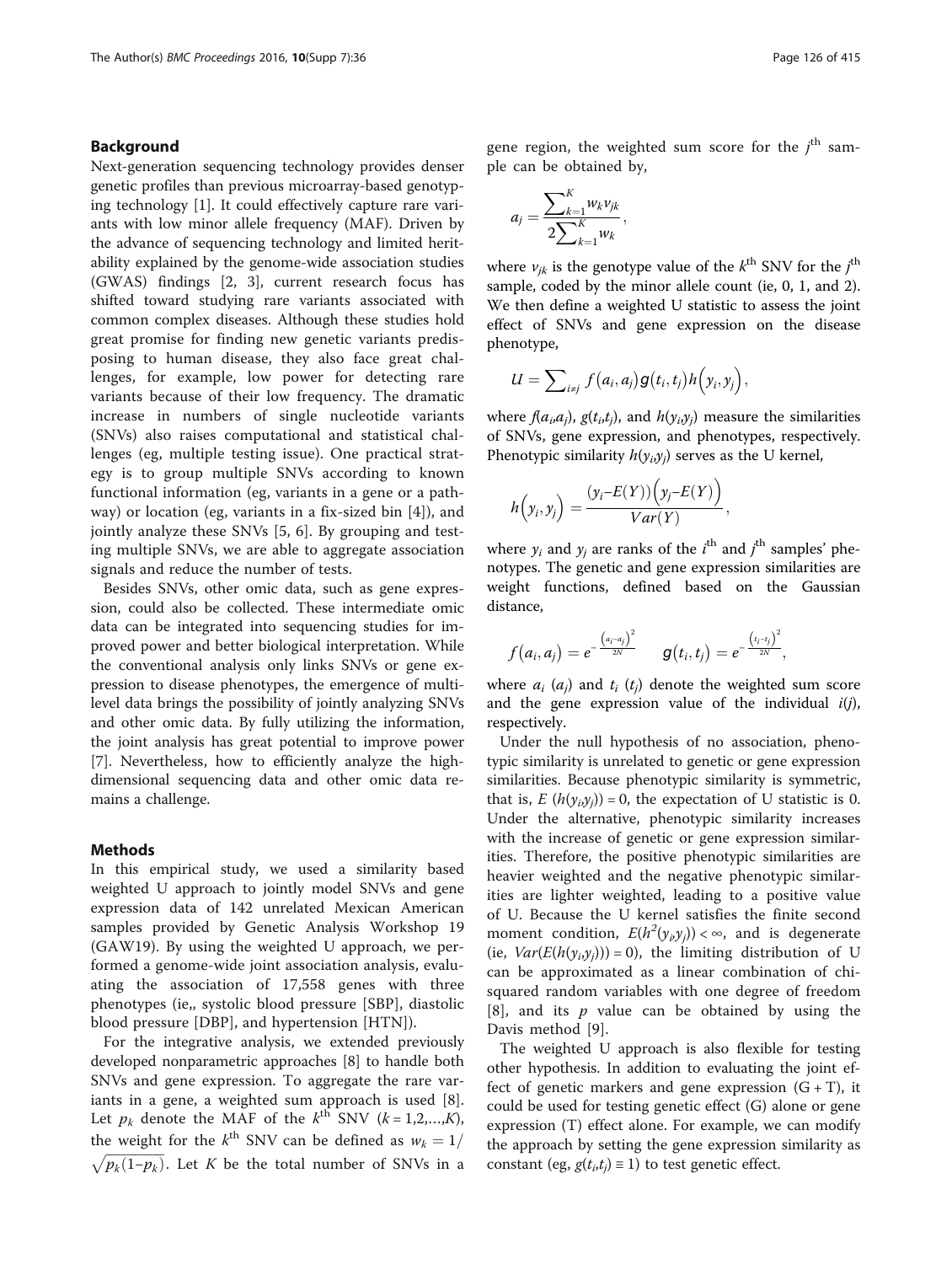#### Results

#### Genome screening

We applied three tests (ie,  $G + T$ ,  $G$ , and  $T$ ) to 142 unrelated Mexican American samples from the San Antonio Family Heart Study (SAFHS) and the San Antonio Family Diabetes/Gallbladder Study (SAFDGS). All analyses were based on SNVs on the odd-numbered autosomes and gene expression data provided by GAW19. In this study, we assembled multiple SNVs based on the functional unit (ie, gene) to facilitate the joint modeling of gene and gene expression. We obtained primary and alternative assembles from Genome Reference Consortium release version 38 (GRCh38) and identified 32,436 gene regions in correspondence to 17,264 RNA probes. The number of gene regions exceeds the probes because multiple assembles of one gene can share one nucleotide sequence, as well as the RNA probes designed to capture such sequence. SNVs that are not within or near a gene  $(\pm 5 \text{ kb at})$ both ends) were removed. Gene regions with no SNVs or RNA probes were also discarded. SNVs with no variation (ie,  $MAF = 0$ ) were dropped, as were gene regions containing only such SNVs. A total of 6,956,910 SNVs, corresponding to 17,558 gene regions, remained for the joint analysis. The first, second, and third quartiles of the SNV counts in these regions are 115, 205, and 411, respectively. We used SBP, DBP, and HTN measurements at the first examination year as phenotypes, and age, gender, medication use, and smoking status as covariates. To account for population stratification, we performed principal components (PCs) analysis by using the EIGENSTRAT software [[10\]](#page-4-0). The first 20 PCs were used in the analysis to adjust for potential confounding bias because of population stratification.

The whole-genome joint analysis of 3 phenotypes was completed in 80 min using a single core of i7 4700 CPU with 8 GB memory. Table 1 summarizes the top genes from the analysis, which were selected based on the smallest  $p$  value of three tests. In general, we observed that the  $G + T$  test either attained the smallest  $p$  value or a  $p$  value close to the smallest one. After adjusting for multiple testing, none of the genes were significantly associated with the phenotypes. However, if we used a significant threshold of 0.05, 4 of 15 genes were missed by considering SNVs alone (ie, G) and six genes were missed by considering gene expression alone (ie, T), while all 15 genes could be captured by the joint association analysis (ie,  $G + T$ ). This suggests that there are potential advantages to combining genetic and gene expression information in the association analysis. The quantile–quantile (QQ) plot was also drawn, which showed no evidence of systematically inflation of the  $G + T$  test (Fig. [1\)](#page-3-0).

## **Discussion**

Further investigation of the top genes also found biological plausibility of several genes related to blood pressure. For instance, the product of PED4A hydrolyzes the second messenger cyclic adenosine monophosphate (cAMP), which plays a crucial role in controlling blood

Table 1 Summary of top 5 genes associated with SBP, DBP, and HTN

|            | Chr | BP1       | BP <sub>2</sub> | Gene                             | $P_{G+T}$ | $P_G$     | $P_T$     | #SNV |
|------------|-----|-----------|-----------------|----------------------------------|-----------|-----------|-----------|------|
| <b>SBP</b> |     | 27763371  | 27777626        | <b>TMEM222</b>                   | 1.94E-003 | 1.61E-004 | 5.87E-001 | 100  |
| <b>SBP</b> | 17  | 5486374   | 5490814         | MIS <sub>12</sub>                | 1.63E-004 | 2.26E-003 | 4.46E-003 | 134  |
| <b>SBP</b> | 19  | 10528205  | 10581112        | PDE4A                            | 3.99E-004 | 1.30E-001 | 2.39E-004 | 311  |
| <b>SBP</b> | 3   | 57376936  | 57627630        | DNAH <sub>12</sub>               | 7.87E-003 | 2.65E-004 | 9.92E-001 | 1691 |
| <b>SBP</b> | 19  | 32291486  | 32313186        | MAG                              | 1.74E-003 | 7.61E-001 | 3.22E-004 | 216  |
| <b>DBP</b> | 11  | 72239077  | 72244176        | PHOX2A                           | 1.45E-005 | 4.17E-001 | 5.22E-006 | 112  |
| <b>DBP</b> | 19  | 58182989  | 58213562        | ZNF274                           | 3.68E-004 | 4.03E-001 | 1.27E-004 | 234  |
| <b>DBP</b> | 3   | 10277571  | 10284767        | <b>GHRL</b>                      | 1.52E-004 | 4.94E-002 | 1.46E-004 | 118  |
| <b>DBP</b> | 11  | 43991253  | 44040694        | ALX4                             | 4.16E-004 | 1.16E-003 | 2.20E-002 | 458  |
| <b>DBP</b> |     | 61681046  | 61725423        | TM2D1                            | 5.52E-003 | 5.43E-004 | 7.86E-001 | 307  |
| <b>HTN</b> | 3   | 183042973 | 183066541       | TRA2B                            | 1.06E-005 | 4.91E-003 | 3.11E-005 | 496  |
| <b>HTN</b> | 7   | 27445802  | 27583281        | <b>HIBADH</b>                    | 4.05E-004 | 3.31E-005 | 7.38E-001 | 204  |
| <b>HTN</b> | 17  | 4004445   | 4143020         | ZZEF1                            | 3.86E-005 | 2.24E-002 | 1.27E-004 | 871  |
| <b>HTN</b> | 3   | 57277865  | 57480169        | DNAH <sub>12</sub>               | 5.23E-003 | 1.13E-004 | 9.99E-001 | 327  |
| <b>HTN</b> | 5   | 131138142 | 131164051       | SLC <sub>22</sub> A <sub>5</sub> | 2.58E-003 | 1.34E-004 | 9.12E-001 | 151  |

BP1 first base pair of the gene, BP2 last base pair of the gene, Chr chromosome,  $P_{G}$ ,  $P_{G+T}$ ,  $P_T$  p values from 3 types of tests, and the bolded p value is the smallest of the 3 p values, #SNV number of single nucleotide variants in the gene region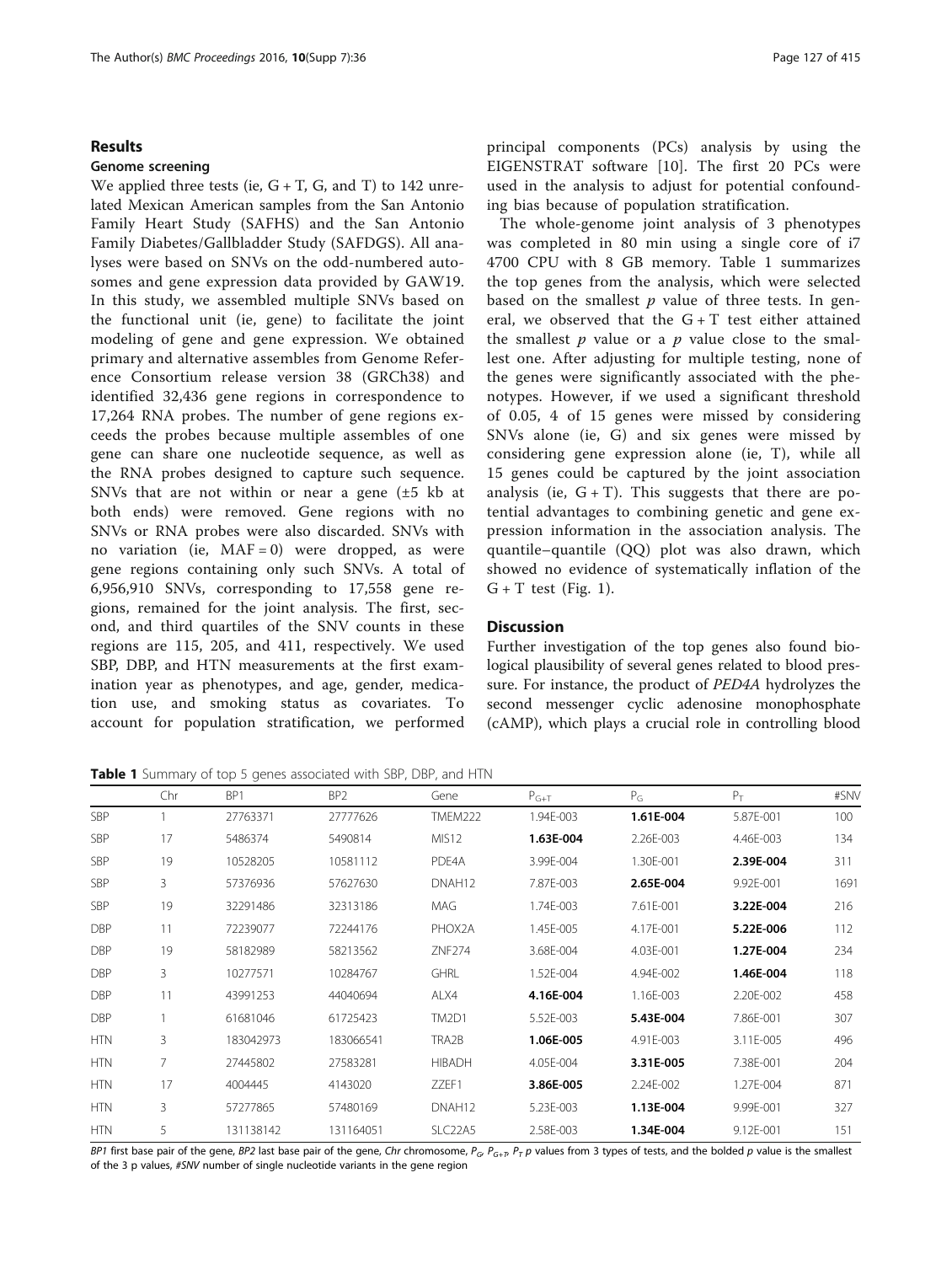<span id="page-3-0"></span>

pressure [\[11\]](#page-4-0). PHOX2A is also important for the development of autonomic nervous system, which controls the involuntary functions, such as heart rate and blood pressure [\[12\]](#page-4-0).

The study has certain limitations. Out of 8,348,674 SNVs, 1,391,764 (17 %) were unused because they are not in or near any gene. We could group these SNVs by physical location and also incorporate them into the analysis [4]. We found limited association evidence of single-nucleotide polymorphisms (SNPs) identified from previous GWAS, possibly because of differences in study samples (ie, whites vs. Mexican Americans). Another possibility is that majority of SNVs in our study are rare  $(MAF < 0.01)$ , whereas previous GWAS mainly focus on common variants  $(MAF > 0.05)$ .

The analysis of a large number of genes raised the issue of multiple testing. In our analysis, the false discovery rate approach was used to account for the issue of multiple testing. After adjusting for multiple testing, none of the genes could reach statistical significance. By using the biology knowledge and statistical tools, we might be able to further reduce the number of tests and increase our chance to detect an association. For instance, all assembles of one gene have high correlation, and we can either exclusively use the primary assemble or adjust  $p$  values for multiple correlated tests to better solve the multiple testing issue.

## Conclusions

The emerging sequencing data and other omic data provide invaluable source for genetic study of human diseases, yet integrating and modeling these highdimensional data remain a great challenge. By integrating both sequencing variants and gene expression into the association analysis, the weighted U

approach provides a powerful and computationally efficient way for screening disease-associated genes. By applying the approach to the GAW19 data, we showed that the joint analysis of sequencing variants and gene expression could have some advantages over association analysis only using sequence variants or gene expression.

#### Acknowledgements

The Genetic Analysis Workshop is supported by NIH grant R01 GM031575. The authors wish to thank the editor and two anonymous referees for their helpful comments that improved the manuscript.

#### Declarations

This article has been published as part of BMC Proceedings Volume 10 Supplement 7, 2016: Genetic Analysis Workshop 19: Sequence, Blood Pressure and Expression Data. Summary articles. The full contents of the supplement are available online at [http://bmcproc.biomedcentral.com/](http://bmcproc.biomedcentral.com/articles/supplements/volume-10-supplement-7) [articles/supplements/volume-10-supplement-7.](http://bmcproc.biomedcentral.com/articles/supplements/volume-10-supplement-7) Publication of the proceedings of Genetic Analysis Workshop 19 was supported by National Institutes of Health grant R01 GM031575.

#### Authors' contributions

XT conducted the data analysis and drafted the manuscript. CW helped write the R code for the joint analysis. QL conceived of the study and helped finalize the manuscript. All authors read and approved the final manuscript.

#### Competing interests

The authors declare they have no competing interests.

#### Author details

<sup>1</sup>Department of Epidemiology and Biostatistics, Michigan State University East Lansing, MI 48824, USA. <sup>2</sup> Health Science Centre, University of North Texas, Fort Worth, TX 76107, USA.

#### Published: 18 October 2016

#### References

- Metzker ML. Sequencing technologies-the next generation. Nat Rev Genet. 2010;11(1):31–46.
- 2. Pritchard JK. Are rare variants responsible for susceptibility to complex diseases? Am J Hum Genet. 2001;69(1):124–37.
- 3. Manolio TA, Collins FS, Cox NJ, Goldstein DB, Hindorff LA, Hunter DJ, McCarthy MI, Ramos EM, Cardon LR, Chakravarti A, et al. Finding the missing heritability of complex diseases. Nature. 2009;461(7265):747–53.
- 4. Agne M, Huang CH, Hu I, Wang H, Zheng T, Lo SH. Identifying influential regions in extremely rare variants using a fixed-bin approach. BMC Proc. 2011;5 Suppl 9:S3.